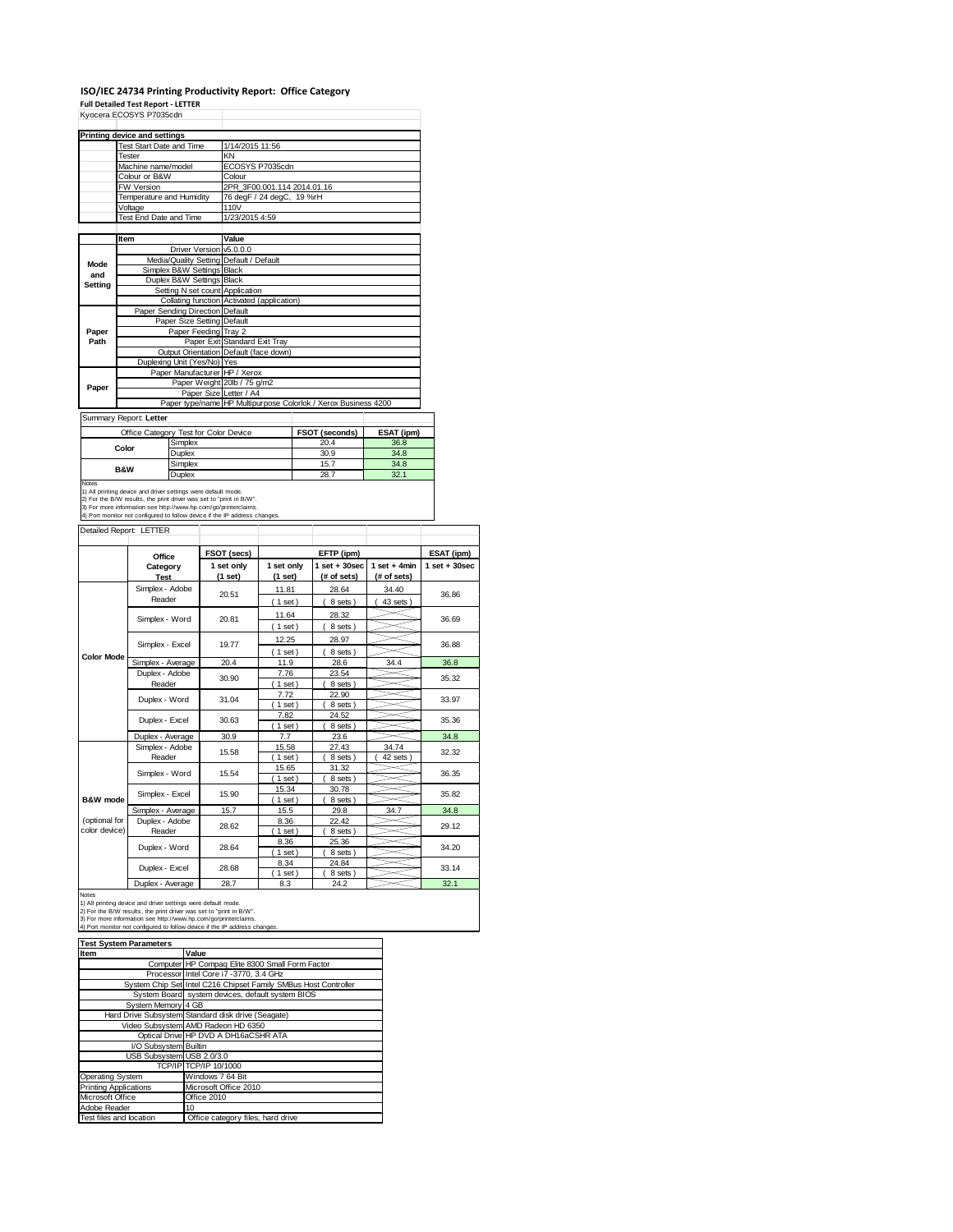# **ISO/IEC 24734 Printing Productivity Report: Office Category Full Detailed Test Report ‐ A4** Kyocera ECOSYS P7035cdn

|         | inyuutia LUUU IU I IUJJUUII             |                                                                |
|---------|-----------------------------------------|----------------------------------------------------------------|
|         | Printing device and settings            |                                                                |
|         | Test Start Date and Time                | 1/14/2015 11:56                                                |
|         | Tester                                  | KN                                                             |
|         | Machine name/model                      | ECOSYS P7035cdn                                                |
|         | Colour or B&W                           | Colour                                                         |
|         | <b>FW Version</b>                       | 2PR 3F00.001.114 2014.01.16                                    |
|         | Temperature and Humidity                | 76 degF / 24 degC, 19 %rH                                      |
|         | Voltage                                 | 110V                                                           |
|         | Test End Date and Time                  | 1/23/2015 4:59                                                 |
|         |                                         |                                                                |
|         | <b>Item</b>                             | Value                                                          |
|         | Driver Version v5.0.0.0                 |                                                                |
| Mode    | Media/Quality Setting Default / Default |                                                                |
| and     | Simplex B&W Settings Black              |                                                                |
| Setting | Duplex B&W Settings Black               |                                                                |
|         | Setting N set count Application         |                                                                |
|         |                                         | Collating function Activated (application)                     |
|         | Paper Sending Direction Default         |                                                                |
|         | Paper Size Setting Default              |                                                                |
| Paper   | Paper Feeding Tray 2                    |                                                                |
| Path    |                                         | Paper Exit Standard Exit Tray                                  |
|         |                                         | Output Orientation Default (face down)                         |
|         | Duplexing Unit (Yes/No) Yes             |                                                                |
|         | Paper Manufacturer HP / Xerox           |                                                                |
| Paper   |                                         | Paper Weight 20lb / 75 g/m2                                    |
|         | Paper Size Letter / A4                  |                                                                |
|         |                                         | Paper type/name HP Multipurpose Colorlok / Xerox Business 4200 |

Summary Report: **A4**

| Office Category Test for Color Device |                                                                            | <b>FSOT (seconds)</b> | ESAT (ipm) |  |  |  |
|---------------------------------------|----------------------------------------------------------------------------|-----------------------|------------|--|--|--|
| Colour                                | Simplex                                                                    | 19.2                  | 35.0       |  |  |  |
|                                       | <b>Duplex</b>                                                              | 31.2                  | 32.4       |  |  |  |
|                                       | Simplex                                                                    | 16.2                  | 33.2       |  |  |  |
| <b>B&amp;W</b>                        | <b>Duplex</b>                                                              | 29.3                  | 31.4       |  |  |  |
| Notes                                 |                                                                            |                       |            |  |  |  |
|                                       | 1) All printing device and driver settings were default mode.              |                       |            |  |  |  |
|                                       | 2) For the B/W results, the print driver was set to "print in B/W".        |                       |            |  |  |  |
|                                       | 3) For more information see http://www.hp.com/go/printerclaims.            |                       |            |  |  |  |
|                                       | 4) Port monitor not configured to follow device if the IP address changes. |                       |            |  |  |  |

Detailed Report: A4

| Detalled Report: A4 |                         |                       |                       |                                 |                               |                   |
|---------------------|-------------------------|-----------------------|-----------------------|---------------------------------|-------------------------------|-------------------|
|                     | Office                  | FSOT (secs)           |                       | EFTP (ipm)                      |                               | ESAT (ipm)        |
|                     | Category<br><b>Test</b> | 1 set only<br>(1 set) | 1 set only<br>(1 set) | $1 set + 30 sec$<br>(# of sets) | 1 set $+$ 4min<br>(# of sets) | $1$ set $+30$ sec |
|                     | Simplex - Adobe         | 20.28                 | 11.89                 | 26.75                           | 32.97                         | 35.00             |
|                     | Reader                  |                       | $1$ set)              | 8 sets)                         | 40 sets                       |                   |
|                     | Simplex - Word          | 18.85                 | 12.85                 | 27.60                           |                               | 34.93             |
|                     |                         |                       | $1$ set)              | 8 sets)                         |                               |                   |
|                     | Simplex - Excel         | 18.19                 | 13.32                 | 28.62                           |                               | 35.24             |
| Colour<br>Mode      |                         |                       | $1$ set)              | 8 sets)                         |                               |                   |
|                     | Simplex - Average       | 19.2                  | 12.6                  | 27.6                            | 32.9                          | 35.0              |
|                     | Duplex - Adobe          | 30.88                 | 7.76                  | 23.34                           |                               | 32.36             |
|                     | Reader                  |                       | $1$ set)              | 8 sets)                         |                               |                   |
|                     | Duplex - Word           | 31.46                 | 7.60                  | 22.76                           |                               | 32.61             |
|                     |                         |                       | $1$ set)              | 8 sets                          |                               |                   |
|                     | Duplex - Excel          | 31.23                 | 7.66                  | 22.86                           |                               | 32.29             |
|                     |                         |                       | $1$ set)              | 8 sets)                         |                               |                   |
|                     | Duplex - Average        | 31.2                  | 7.6                   | 22.9                            |                               | 32.4              |
|                     | Simplex - Adobe         | 15.94                 | 15.23                 | 26.39                           | 32.79                         | 31.13             |
|                     | Reader                  |                       | $1$ set)              | 8 sets                          | 41 sets                       |                   |
|                     | Simplex - Word          | 16.01                 | 15.65                 | 29.08                           |                               | 34.32             |
|                     |                         |                       | $1$ set)              | 8 sets                          |                               |                   |
|                     | Simplex - Excel         | 16.38                 | 14.87                 | 29.66                           |                               | 34.29             |
| B&W mode            |                         |                       | $1$ set)              | 8 sets                          |                               |                   |
|                     | Simplex - Average       | 16.2                  | 15.2                  | 28.3                            | 32.7                          | 33.2              |
| (optional for       | Duplex - Adobe          | 29.10                 | 8.22                  | 22.28                           |                               | 29.40             |
| color device)       | Reader                  |                       | $1$ set)              | 8 sets)                         |                               |                   |
|                     | Duplex - Word           | 29.16                 | 8.19                  | 24.48                           |                               | 32.94             |
|                     |                         |                       | $1$ set)              | 8 sets)                         |                               |                   |
|                     | Duplex - Excel          | 29.43                 | 8.14                  | 23.92                           |                               | 31.90             |
|                     |                         |                       | $1$ set)              | 8 sets                          |                               |                   |
|                     | Donations of            | $\sim$ $\sim$         | $\sim$ $\sim$         | $\sim$ $-$                      |                               | $\sim$ $\sim$     |

Duplex - Average 29.3 8.1 23.5 31.4 Notes 1) All printing device and driver settings were default mode. 2) For the B/W results, the print driver was set to "print in B/W". 3) For more information see http://www.hp.com/go/printerclaims. 4) Port monitor not configured to follow device if the IP address changes.

| <b>Test System Parameters</b> |                                                                 |  |  |  |
|-------------------------------|-----------------------------------------------------------------|--|--|--|
| Item                          | Value                                                           |  |  |  |
|                               | Computer HP Compaq Elite 8300 Small Form Factor                 |  |  |  |
|                               | Processor Intel Core i7 -3770, 3.4 GHz                          |  |  |  |
|                               | System Chip Set Intel C216 Chipset Family SMBus Host Controller |  |  |  |
|                               | System Board system devices, default system BIOS                |  |  |  |
| System Memory 4 GB            |                                                                 |  |  |  |
|                               | Hard Drive Subsystem Standard disk drive (Seagate)              |  |  |  |
|                               | Video Subsystem AMD Radeon HD 6350                              |  |  |  |
|                               | Optical Drive HP DVD A DH16aCSHR ATA                            |  |  |  |
| I/O Subsystem Builtin         |                                                                 |  |  |  |
| USB Subsystem USB 2.0/3.0     |                                                                 |  |  |  |
|                               | TCP/IP TCP/IP 10/1000                                           |  |  |  |
| <b>Operating System</b>       | Windows 7 64 Bit                                                |  |  |  |
| <b>Printing Applications</b>  | Microsoft Office 2010                                           |  |  |  |
| Microsoft Office              | Office 2010                                                     |  |  |  |
| Adobe Reader                  | 10                                                              |  |  |  |
| Test files and location       | Office category files, hard drive                               |  |  |  |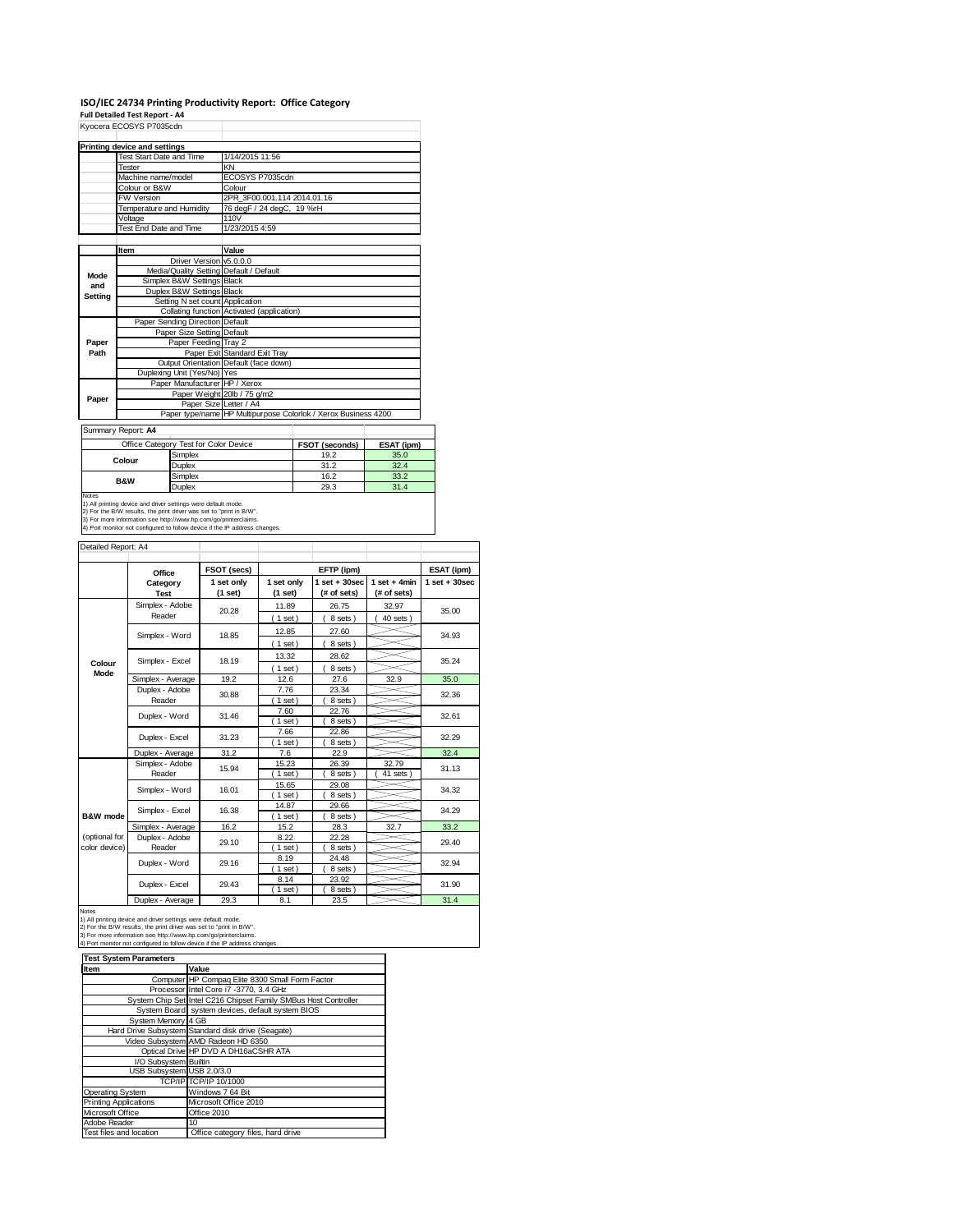## **ISO/IEC 17629 First Print Out Time Report: Office Category**

**Full Detailed Test Report ‐ LETTER** Kyocera ECOSYS P7035cdn

|            | Printing device and settings               |                                |
|------------|--------------------------------------------|--------------------------------|
|            | Test Start Date and Time                   | 1/14/2015 11:56                |
|            | Tester                                     | KN                             |
|            | Machine name/model                         | ECOSYS P7035cdn                |
|            | Colour or B&W                              | Colour                         |
|            | Configuration (options)                    | Default                        |
|            | Controller                                 | Not Specified                  |
|            | Printing device page count                 | 6347                           |
|            | Printing supplies page count Not Specified |                                |
|            | Temperature and Humidity                   | 76 degF / 24 degC, 18 %rH      |
|            | Voltage                                    | 110V                           |
|            | Test End Date and Time                     | 1/26/2015 5:11                 |
|            |                                            |                                |
|            | Item                                       | Value                          |
| Mode       | PDL and driver version                     | default                        |
| and        | Print Quality mode                         | default                        |
| Setting    | <b>B&amp;W</b> settings                    | default                        |
|            | Paper feed orientation                     | Short Edge                     |
| Paper      | Paper type setting                         | default                        |
|            | Paper feeding                              | Standard cassette              |
|            | Paper exit                                 | Standard exit tray             |
| Paper Path | Output orientation                         | default (face up or face down) |
|            | Duplexing unit                             | Short Edge                     |

 $\overline{\phantom{a}}$ **ISO First Page Out Time Summary Report: Office Category**

|                |               | FPOT from Ready (seconds) |
|----------------|---------------|---------------------------|
| Color          | Simplex       | 10.5                      |
|                | Duplex        | 22.6                      |
|                | Simplex       | 7.9                       |
| <b>B&amp;W</b> | <b>Duplex</b> | 15.3                      |

1) All printing device and driver settings were default mode.<br>2) For the B.W results, the print driver was set to "print in B.W".<br>3) For more information see http://www.hp.com/go/printerclaims.<br>4) Port monitor not configur

|                         | ISO First Page Out Time Report: Office Category |                   |                    |                              |                      |                   |
|-------------------------|-------------------------------------------------|-------------------|--------------------|------------------------------|----------------------|-------------------|
|                         |                                                 |                   |                    |                              |                      |                   |
| Detailed Report: LETTER |                                                 |                   |                    |                              |                      |                   |
|                         |                                                 | Word<br>(seconds) | Excel<br>(seconds) | Adobe<br>Reader<br>(seconds) | Average<br>(seconds) | <b>Delay Time</b> |
|                         | FPOT from Ready - Simplex                       | 10.19             | 10.11              | 11.20                        | 10.51                | 50 Seconds        |
|                         | FPOT from Ready - Duplex                        | 22.49             | 22.11              | 23.17                        | 22.59                | 50 Seconds        |
| <b>Color Mode</b>       | FPOT from Sleep - Simplex                       |                   |                    | 33.43                        |                      |                   |
|                         | Recovery Time                                   |                   |                    | 22.2                         |                      |                   |
|                         | FPOT from Off - Simplex                         |                   |                    | 73.80                        |                      |                   |
|                         | Warm-up Time                                    |                   |                    | 62.59                        |                      |                   |
|                         | FPOT from Ready - Simplex                       | 7.77              | 7.83               | 8.16                         | 7.92                 | 50 Seconds        |
|                         | FPOT from Ready - Duplex                        | 15.18             | 15.17              | 15.60                        | 15.32                | 50 Seconds        |
| <b>B&amp;W Mode</b>     | FPOT from Sleep - Simplex                       |                   |                    | 32.67                        |                      |                   |
|                         | Recovery Time                                   |                   |                    | 24.5                         |                      |                   |
|                         | FPOT from Off - Simplex                         |                   |                    | 55.60                        |                      |                   |
| <b>Notes</b>            | Warm-up Time                                    |                   |                    | 47.44                        |                      |                   |

Notes<br>1) All printing device and driver settings were default mode.<br>2) For the B/W results, the print driver was set to "print in B/W".<br>3) For more information see http://www.hp.com/go/printerclaims.<br>4) Port monitor not co

|                                         | <b>Test System Parameters</b>   |                                                       |
|-----------------------------------------|---------------------------------|-------------------------------------------------------|
|                                         | Item                            | Value                                                 |
|                                         | Computer                        | HP Compaq Elite 8300 Small Form Factor                |
|                                         | Processor                       | Intel Core i7 - 3770, 3.4 GHz                         |
|                                         | System Chip Set                 | Intel C216 Chipset Family SMBus Host Controller       |
|                                         | System Board                    | system devices, default system BIOS                   |
| <b>Test</b>                             | System Memory                   | 4 GB                                                  |
| System                                  | Hard Drive Subsystem            | Standard disk drive (Seagate)                         |
|                                         | Video Subsystem                 | AMD Radeon HD 6350                                    |
|                                         | Optical Drive                   | HP DVD A DH16aCSHR ATA                                |
|                                         | I/O Subsystem<br><b>Builtin</b> |                                                       |
|                                         | <b>USB Subsystem</b>            | USB 2.0/3.0                                           |
| Printing<br>Device<br><b>Connection</b> | TCP/IP                          | 10/1000                                               |
|                                         | <b>Operating System</b>         | Windows 7 Business/Ultimate, 64 bit, Build 7601, SP 1 |
|                                         | <b>Printing Applications</b>    | Microsoft Office 2010 SP2                             |
| Software                                |                                 | Adobe Reader 10.1.4                                   |
|                                         | <b>Print Driver</b>             | v5.0.0.0                                              |
|                                         | Test files and location         | Office category files, hard drive                     |